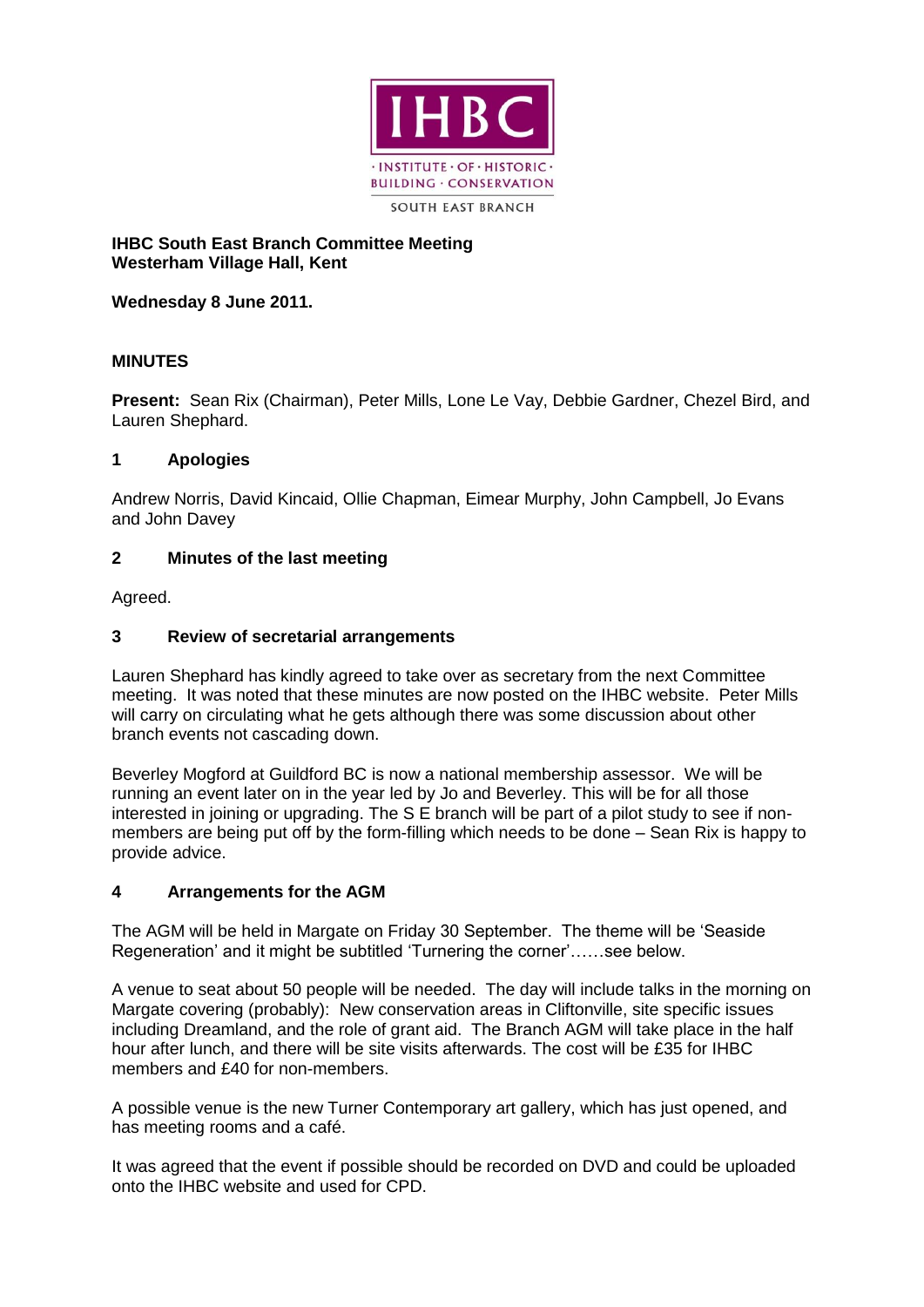An approximate programme could be:

| 9.30        | Registration and coffee                                   |
|-------------|-----------------------------------------------------------|
| 10.00-10.10 | Welcome and introduction to the gallery                   |
| 10.10-10.40 | First presentation                                        |
| 10.40-11.10 | Second presentation                                       |
| 11.10-11.30 | Coffee break                                              |
| 11.30-12.00 | Third presentation                                        |
| 12.00-12.30 | Q and A Session                                           |
| 12.30-13.30 | Lunch                                                     |
| 13.30-14.00 | <b>Branch AGM</b>                                         |
| $14.00 -$   | Site visits - Cliftonville, Old Town, Dreamland, Gallery? |
| 16.30       | Finish                                                    |

Chezel Bird will speak to Louise Dandy at Thanet DC to confirm dates, venue, catering and speakers (this has since been done and Louise Dandy has agreed to contact the Turner Contemporary to arrange this).

### **5 Past and future events**

### *Past events:*

The Hutton and Rostrum meeting in Westerham Village Hall on 24 March 2011 was on 'Stop the Rot'. About 30 people attended. The content was interesting and there were good examples.

### *Future events:*

(i) Andrew Hargreaves at EH may still be able to lead a Walk and Talk session on the High Street 2012 – Sean Rix or Peter Mills will chase.

(ii) A thatching seminar at Littlebourne Farm near Canterbury is another possibility. Ollie leading this. It could be done in collaboration with a KCOG meeting – possible dates 2 or 9 September 2011. It would probably be a free event or a minimal cost of £5 or £10 each.

(iii) Hastings – Debbie Gardner confirmed that the Pelham Arcade has now been listed grade II\* - this means that Assista grant may not be available – other issues may need time to sort out (including the pier) so a Hastings visit could perhaps be next year (2012).

(iv) Watts Gallery – museum and house now both open – it would also be good to get into the adjoining chapel. Possible visits 14 or 15 July 2011 and meal afterwards?

(v) Hadlow Tower Tonbridge – David Duce was involved with this and it's now finished – visit? Lauren Shephard to chase.

(vi) Paul Reid event ? He's always keen to do some training – flint/mortars. Or, David Smith ('Flintman') also does training days – is this something Eimear Murphy could chase?

(vii) 'Leadlock' – possibly have an evening seminar in Westerham – talk plus Q and A after.

(viii) Grafitti cleaning and other 'anti' methods – Sean Rix to chase.

(ix) Timber cleaning – 'Sand Piper' cleaning company – might be prepared to lead a training session.

### **6 Membership applications**

None.